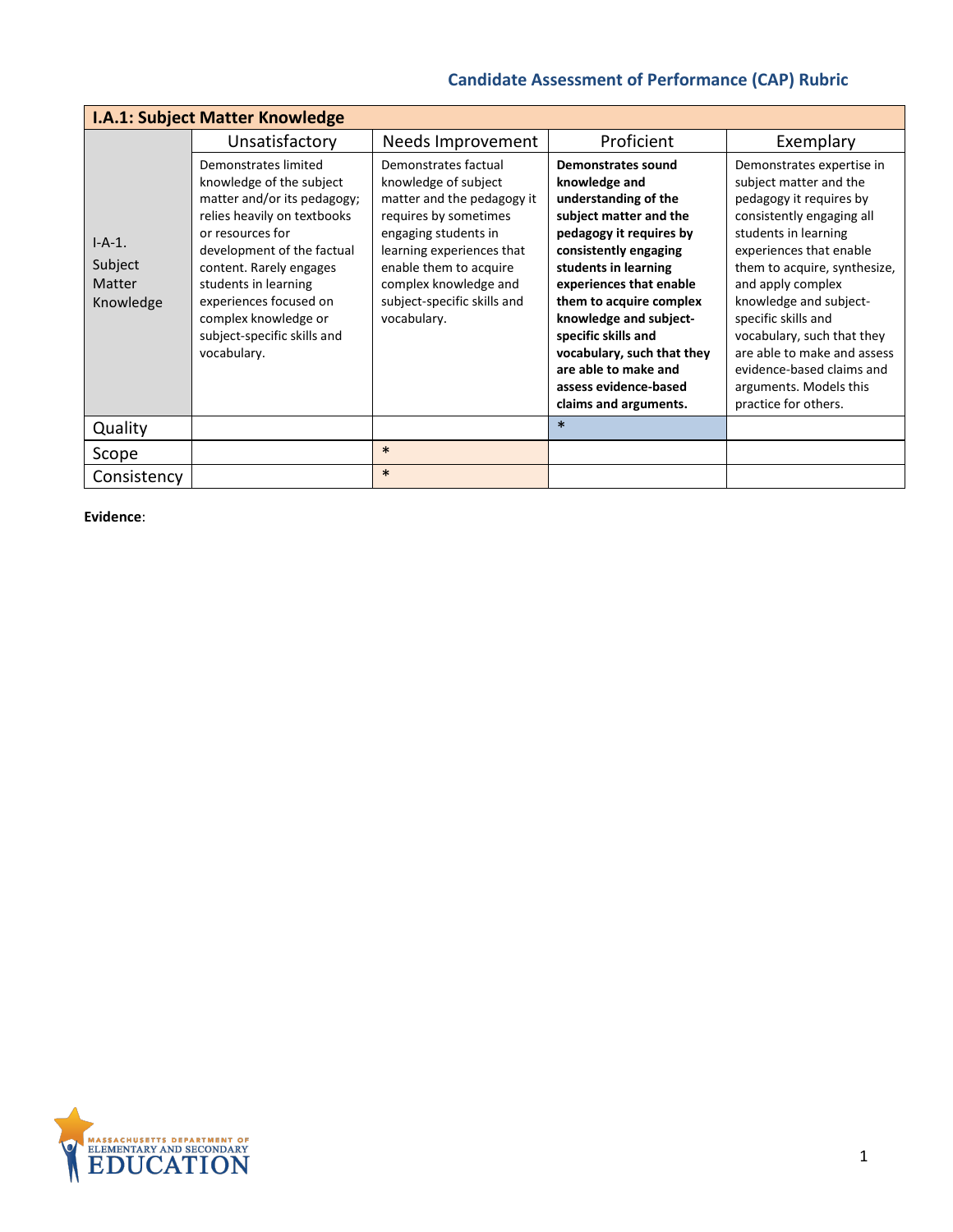| <b>I.A.3: Well-Structured Units and Lessons</b>         |                                                                                                                                                                                                                                                                                                                                                                                    |                                                                                                                                                                                                                                                                                                           |                                                                                                                                                                                                                                                                                                                                                                                                                                                                           |                                                                                                                                                                                                                                                                                                                                                                                                                                                                                                                                                      |  |
|---------------------------------------------------------|------------------------------------------------------------------------------------------------------------------------------------------------------------------------------------------------------------------------------------------------------------------------------------------------------------------------------------------------------------------------------------|-----------------------------------------------------------------------------------------------------------------------------------------------------------------------------------------------------------------------------------------------------------------------------------------------------------|---------------------------------------------------------------------------------------------------------------------------------------------------------------------------------------------------------------------------------------------------------------------------------------------------------------------------------------------------------------------------------------------------------------------------------------------------------------------------|------------------------------------------------------------------------------------------------------------------------------------------------------------------------------------------------------------------------------------------------------------------------------------------------------------------------------------------------------------------------------------------------------------------------------------------------------------------------------------------------------------------------------------------------------|--|
|                                                         | Unsatisfactory                                                                                                                                                                                                                                                                                                                                                                     | Needs Improvement                                                                                                                                                                                                                                                                                         | Proficient                                                                                                                                                                                                                                                                                                                                                                                                                                                                | Exemplary                                                                                                                                                                                                                                                                                                                                                                                                                                                                                                                                            |  |
| $I-A-3.$<br>Well-<br>Structured<br>Units and<br>Lessons | Delivers individual lessons<br>rather than units of<br>instruction; constructs units<br>of instruction that are not<br>aligned with state<br>standards/local curricula<br>and/or designs lessons that<br>lack measurable outcomes,<br>fail to include appropriate<br>student engagement<br>strategies, and/or include<br>tasks that mostly rely on<br>lower level thinking skills. | Implements lessons and<br>units of instruction to<br>address some knowledge<br>and skills defined in state<br>standards/local curricula<br>with some elements of<br>appropriate student<br>engagement strategies, but<br>some student outcomes<br>are poorly defined and/or<br>tasks are not challenging. | Adapts as needed and<br>implements standards-<br>based units comprised of<br>well-structured lessons<br>with challenging tasks and<br>measurable outcomes;<br>appropriate student<br>engagement strategies,<br>pacing, sequence,<br>resources, and grouping;<br>purposeful questioning;<br>and strategic use of<br>technology and digital<br>media; such that students<br>are able to learn the<br>knowledge and skills<br>defined in state<br>standards/local curricula. | Adapts as needed and<br>implements standards-<br>based units comprised of<br>well-structured lessons with<br>challenging tasks and<br>measurable outcomes;<br>appropriate student<br>engagement strategies,<br>pacing, sequence,<br>resources, and grouping;<br>purposeful questioning; and<br>strategic use of technology<br>and digital media; such that<br>all students are able to<br>learn and apply in authentic<br>contexts the knowledge and<br>skills defined in state<br>standards/local curricula.<br>Models this practice for<br>others. |  |
| Quality                                                 |                                                                                                                                                                                                                                                                                                                                                                                    |                                                                                                                                                                                                                                                                                                           | $\ast$                                                                                                                                                                                                                                                                                                                                                                                                                                                                    |                                                                                                                                                                                                                                                                                                                                                                                                                                                                                                                                                      |  |
| Scope                                                   |                                                                                                                                                                                                                                                                                                                                                                                    | $\ast$                                                                                                                                                                                                                                                                                                    |                                                                                                                                                                                                                                                                                                                                                                                                                                                                           |                                                                                                                                                                                                                                                                                                                                                                                                                                                                                                                                                      |  |
| Consistency                                             |                                                                                                                                                                                                                                                                                                                                                                                    | $\ast$                                                                                                                                                                                                                                                                                                    |                                                                                                                                                                                                                                                                                                                                                                                                                                                                           |                                                                                                                                                                                                                                                                                                                                                                                                                                                                                                                                                      |  |

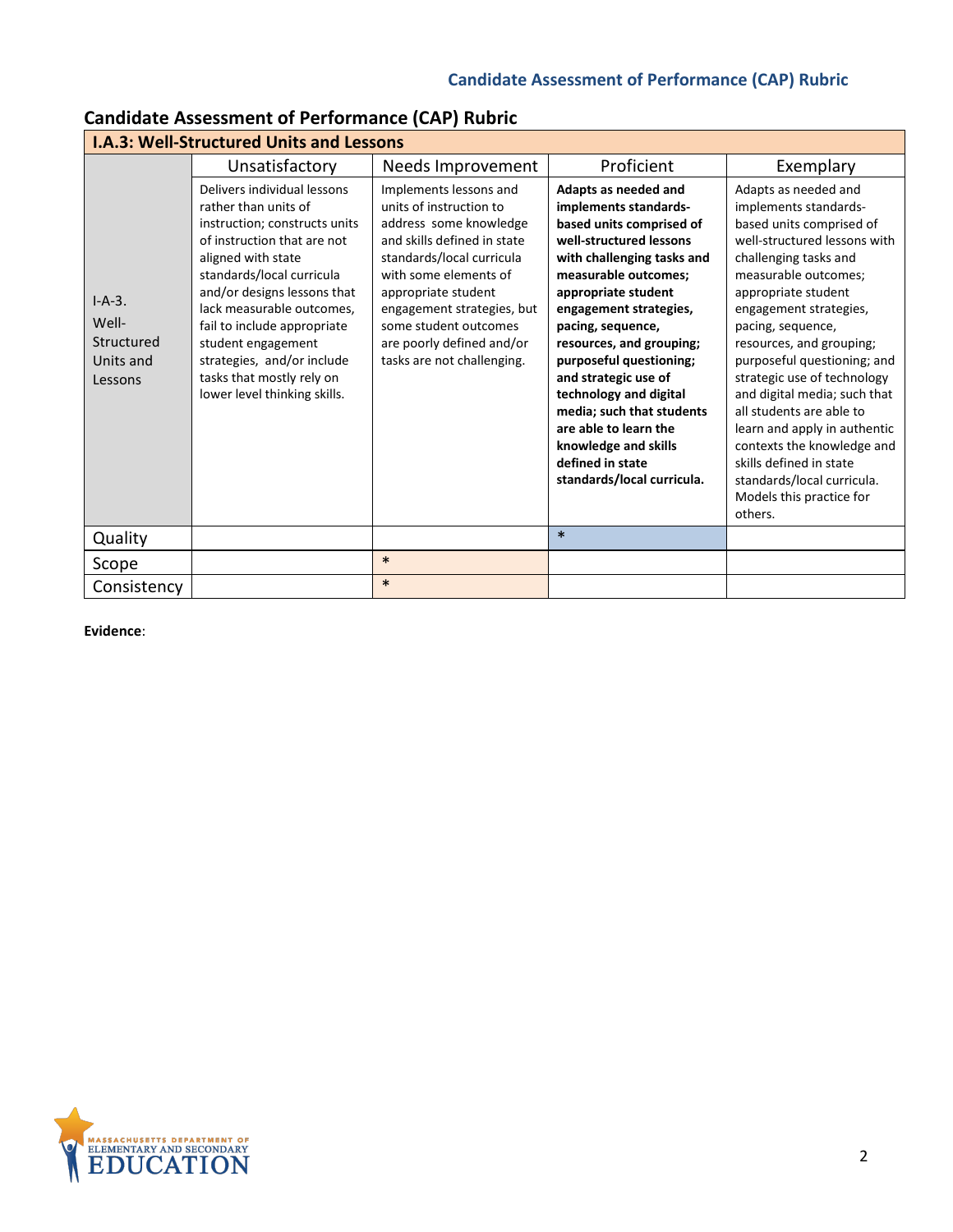| <b>I.B.2: Adjustments to Practice</b>  |                                                                                   |                                                                                                                                                 |                                                                                                                                                                                                                                                                  |                                                                                                                                                                                                                                                                                                                                                                                                                                                                                      |  |
|----------------------------------------|-----------------------------------------------------------------------------------|-------------------------------------------------------------------------------------------------------------------------------------------------|------------------------------------------------------------------------------------------------------------------------------------------------------------------------------------------------------------------------------------------------------------------|--------------------------------------------------------------------------------------------------------------------------------------------------------------------------------------------------------------------------------------------------------------------------------------------------------------------------------------------------------------------------------------------------------------------------------------------------------------------------------------|--|
|                                        | Unsatisfactory                                                                    | Needs Improvement                                                                                                                               | Proficient                                                                                                                                                                                                                                                       | Exemplary                                                                                                                                                                                                                                                                                                                                                                                                                                                                            |  |
| $I-B-2.$<br>Adjustments<br>to Practice | Makes few adjustments to<br>practice based on formal<br>and informal assessments. | May analyze some<br>assessment results but only<br>occasionally adjusts<br>practice or modifies future<br>instruction based on the<br>findings. | Analyzes results from a<br>variety of assessments to<br>determine progress toward<br>intended outcomes and<br>uses these findings to<br>adjust practice and identify<br>and/or implement<br>differentiated<br>interventions and<br>enhancements for<br>students. | Regularly organizes and<br>analyzes results from a<br>variety of assessments to<br>determine progress toward<br>intended outcomes and<br>uses these findings to<br>adjust practice in real-time<br>and in upcoming lessons or<br>units by (a) identifying<br>and/or implementing<br>appropriate differentiated<br>interventions and<br>enhancements for all<br>students, and (b) making<br>appropriate modifications<br>to lessons and units.<br>Models this practice for<br>others. |  |
| Quality                                |                                                                                   |                                                                                                                                                 | $\ast$                                                                                                                                                                                                                                                           |                                                                                                                                                                                                                                                                                                                                                                                                                                                                                      |  |
| Scope                                  |                                                                                   | $\ast$                                                                                                                                          |                                                                                                                                                                                                                                                                  |                                                                                                                                                                                                                                                                                                                                                                                                                                                                                      |  |
| Consistency                            |                                                                                   | $\ast$                                                                                                                                          |                                                                                                                                                                                                                                                                  |                                                                                                                                                                                                                                                                                                                                                                                                                                                                                      |  |

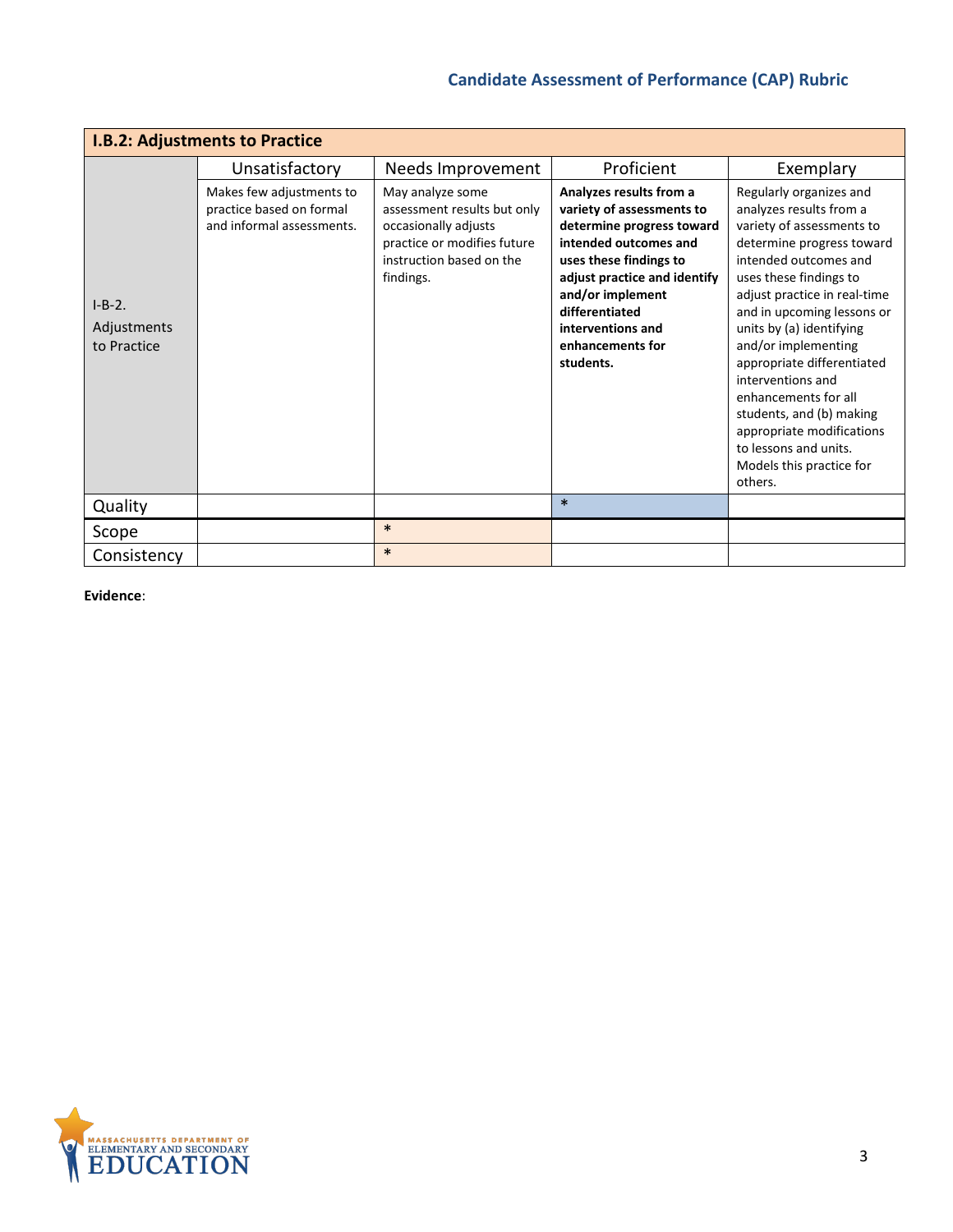| <b>II.A.3: Meeting Diverse Needs</b>         |                                                                               |                                                                                                                                      |                                                                                                                                                                                                                                                                                                                                           |                                                                                                                                                                                                                                                                                                                                                                                                                                                      |  |
|----------------------------------------------|-------------------------------------------------------------------------------|--------------------------------------------------------------------------------------------------------------------------------------|-------------------------------------------------------------------------------------------------------------------------------------------------------------------------------------------------------------------------------------------------------------------------------------------------------------------------------------------|------------------------------------------------------------------------------------------------------------------------------------------------------------------------------------------------------------------------------------------------------------------------------------------------------------------------------------------------------------------------------------------------------------------------------------------------------|--|
|                                              | Unsatisfactory                                                                | <b>Needs</b><br>Improvement                                                                                                          | Proficient                                                                                                                                                                                                                                                                                                                                | Exemplary                                                                                                                                                                                                                                                                                                                                                                                                                                            |  |
| $II-A-3.$<br><b>Meeting</b><br>Diverse Needs | Uses limited and/or<br>inappropriate practices to<br>accommodate differences. | May use some<br>appropriate practices<br>to accommodate<br>differences, but fails to<br>address an adequate<br>range of differences. | Uses appropriate<br>inclusive practices, such<br>as tiered supports and<br>scaffolded instruction, to<br>accommodate differences<br>in students' learning<br>needs, abilities, interests,<br>and levels of readiness.<br>including those of<br>academically advanced<br>students, students with<br>disabilities, and English<br>learners. | Uses a variety of<br>appropriate inclusive<br>practices, such as tiered<br>supports and scaffolded<br>instruction, to address<br>specific differences in<br>individual students'<br>learning needs, abilities,<br>interests, and levels of<br>readiness, creating<br>structured opportunities<br>for each student to meet<br>or exceed state<br>standards/local<br>curriculum and<br>behavioral expectations.<br>Models this practice for<br>others. |  |
| Quality                                      |                                                                               |                                                                                                                                      | $\ast$                                                                                                                                                                                                                                                                                                                                    |                                                                                                                                                                                                                                                                                                                                                                                                                                                      |  |
| Scope                                        |                                                                               | $\ast$                                                                                                                               |                                                                                                                                                                                                                                                                                                                                           |                                                                                                                                                                                                                                                                                                                                                                                                                                                      |  |
| Consistency                                  |                                                                               | $\ast$                                                                                                                               |                                                                                                                                                                                                                                                                                                                                           |                                                                                                                                                                                                                                                                                                                                                                                                                                                      |  |

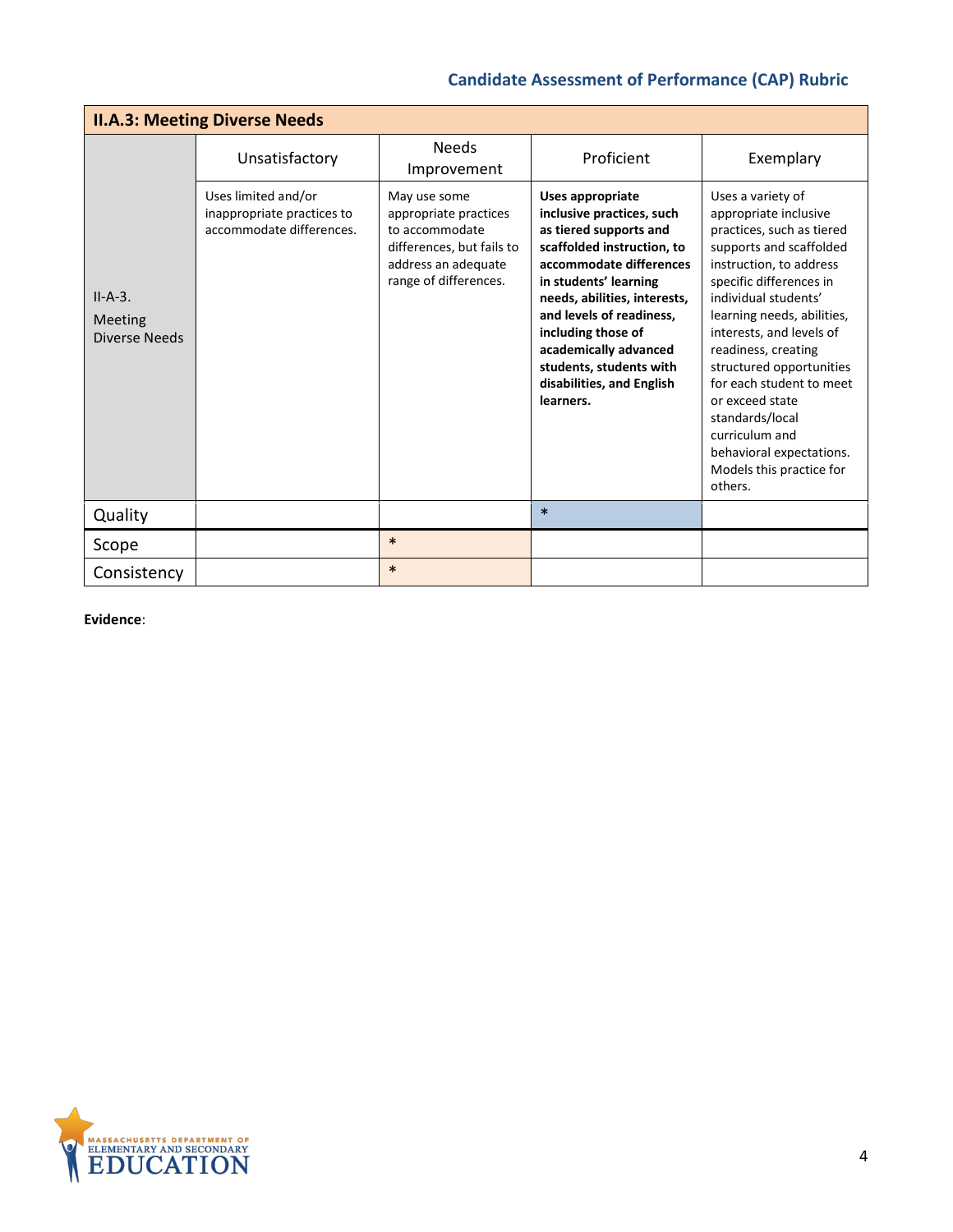| <b>II.B.1: Safe Learning Environment</b>  |                                                                                                                                                                                                                                                                                             |                                                                                                                                                                                                                               |                                                                                                                                                                                                                                                      |                                                                                                                                                                                                                                                                                                                                           |  |
|-------------------------------------------|---------------------------------------------------------------------------------------------------------------------------------------------------------------------------------------------------------------------------------------------------------------------------------------------|-------------------------------------------------------------------------------------------------------------------------------------------------------------------------------------------------------------------------------|------------------------------------------------------------------------------------------------------------------------------------------------------------------------------------------------------------------------------------------------------|-------------------------------------------------------------------------------------------------------------------------------------------------------------------------------------------------------------------------------------------------------------------------------------------------------------------------------------------|--|
|                                           | Unsatisfactory                                                                                                                                                                                                                                                                              | Needs Improvement                                                                                                                                                                                                             | Proficient                                                                                                                                                                                                                                           | Exemplary                                                                                                                                                                                                                                                                                                                                 |  |
| $II-B-1.$<br>Safe Learning<br>Environment | Maintains a physical<br>environment that is<br>unsafe or does not<br>support student learning.<br>Uses inappropriate or<br>ineffective rituals,<br>routines, and/or<br>responses to reinforce<br>positive behavior or<br>respond to behaviors that<br>interfere with students'<br>learning. | May create and maintain<br>a safe physical<br>environment but<br>inconsistently maintains<br>rituals, routines, and<br>responses needed to<br>prevent and/or stop<br>behaviors that interfere<br>with all students' learning. | Uses rituals, routines,<br>and appropriate<br>responses that create and<br>maintain a safe physical<br>and intellectual<br>environment where<br>students take academic<br>risks and most behaviors<br>that interfere with<br>learning are prevented. | Uses rituals, routines, and<br>proactive responses that<br>create and maintain a safe<br>physical and intellectual<br>environment where<br>students take academic<br>risks and play an active<br>role-individually and<br>collectively-in<br>preventing behaviors that<br>interfere with learning.<br>Models this practice for<br>others. |  |
| Quality                                   |                                                                                                                                                                                                                                                                                             |                                                                                                                                                                                                                               | $\ast$                                                                                                                                                                                                                                               |                                                                                                                                                                                                                                                                                                                                           |  |
| Scope                                     |                                                                                                                                                                                                                                                                                             | $\ast$                                                                                                                                                                                                                        |                                                                                                                                                                                                                                                      |                                                                                                                                                                                                                                                                                                                                           |  |
| Consistency                               |                                                                                                                                                                                                                                                                                             | $\ast$                                                                                                                                                                                                                        |                                                                                                                                                                                                                                                      |                                                                                                                                                                                                                                                                                                                                           |  |

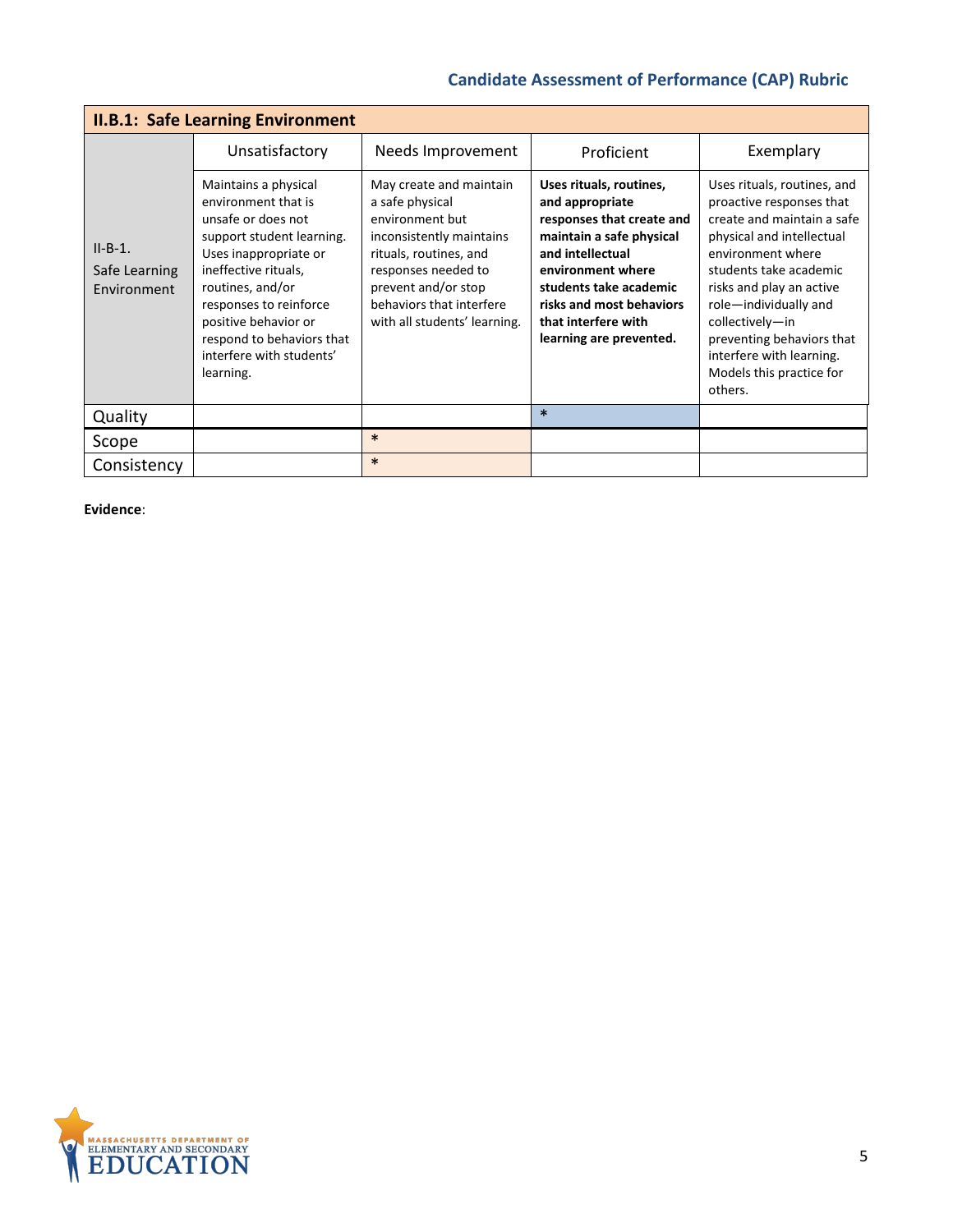| <b>II.E.1: High Expectations</b>  |                                                                                                                                                                                                |                                                                                                                                                                                                                                                         |                                                                                                                                                                                                                                                            |                                                                                                                                                                                                                                                                                                                                                                                  |  |
|-----------------------------------|------------------------------------------------------------------------------------------------------------------------------------------------------------------------------------------------|---------------------------------------------------------------------------------------------------------------------------------------------------------------------------------------------------------------------------------------------------------|------------------------------------------------------------------------------------------------------------------------------------------------------------------------------------------------------------------------------------------------------------|----------------------------------------------------------------------------------------------------------------------------------------------------------------------------------------------------------------------------------------------------------------------------------------------------------------------------------------------------------------------------------|--|
|                                   | Unsatisfactory                                                                                                                                                                                 | Needs Improvement                                                                                                                                                                                                                                       | Proficient                                                                                                                                                                                                                                                 | Exemplary                                                                                                                                                                                                                                                                                                                                                                        |  |
| $II-E-1.$<br>High<br>Expectations | Does not communicate<br>specific academic and<br>behavior expectations to<br>students, and gives up on<br>some students or<br>communicates that some<br>cannot master challenging<br>material. | Occasionally<br>communicates<br>expectations for student<br>work, effort, and behavior<br>in the classroom, but<br>inconsistently enforces<br>these expectations and/or<br>does little to counteract<br>student misconceptions<br>about innate ability. | <b>Clearly communicates</b><br>high standards for<br>student work, effort, and<br>behavior, and<br>consistently reinforces<br>the expectation that all<br>students can meet these<br>standards through<br>effective effort, rather<br>than innate ability. | Effectively communicates<br>high standards for student<br>work, effort, and behavior<br>such that students take<br>ownership of meeting<br>them; models and<br>reinforces ways that<br>students can master<br>challenging material<br>through effective effort,<br>and successfully<br>challenges<br>misconceptions about<br>innate ability. Models this<br>practice for others. |  |
| Quality                           |                                                                                                                                                                                                |                                                                                                                                                                                                                                                         | $\ast$                                                                                                                                                                                                                                                     |                                                                                                                                                                                                                                                                                                                                                                                  |  |
| Scope                             |                                                                                                                                                                                                | $\ast$                                                                                                                                                                                                                                                  |                                                                                                                                                                                                                                                            |                                                                                                                                                                                                                                                                                                                                                                                  |  |
| Consistency                       |                                                                                                                                                                                                | $\ast$                                                                                                                                                                                                                                                  |                                                                                                                                                                                                                                                            |                                                                                                                                                                                                                                                                                                                                                                                  |  |